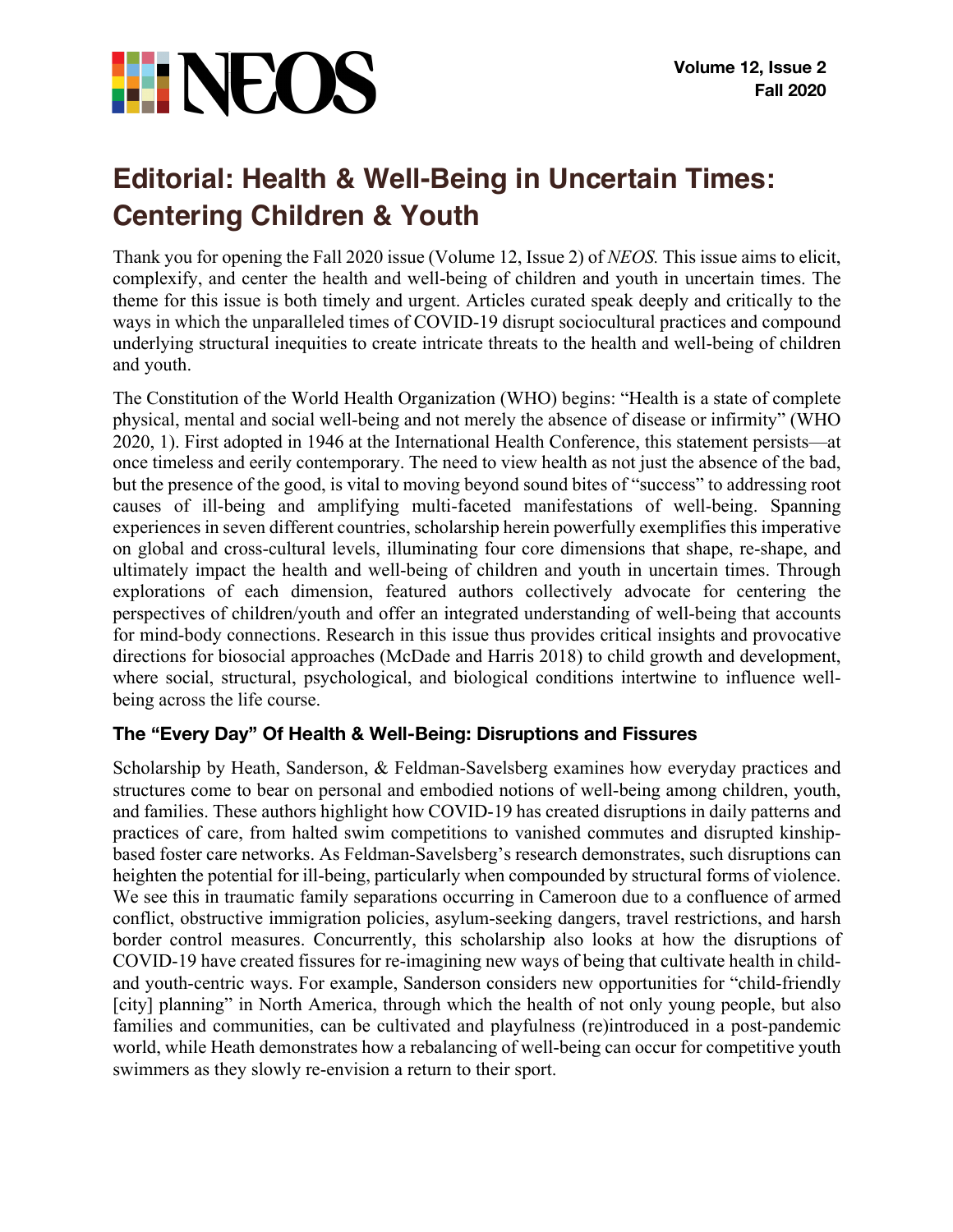#### **Influencing Policy & Practice: Advancing Well-Being through Applied Research**

Deploying innovative methods to reach young people and families during the COVID-19 pandemic, authors Morrow, Gunderson and Shattuck, and Saldaña weave a compelling case for how anthropologists working in applied settings can influence policy and practice, lending the methods, frameworks, and techniques of anthropology to improve systems that impact the health and well-being of children and youth. For example, drawing on experiences as a practicing medical anthropologist in the pediatric wing of a managed care organization, Morrow's commentary illustrates how anthropologists can catalyze systems-level change by eliciting and applying caregiver narratives of personal well-being, decision-making, and navigation of child health. Saldaña's research within social service systems, alongside recent pandemic experiences, demonstrates the vital relations anthropologists cultivate in advocating for youth, both within and outside of bureaucratic systems. Gunderson and Shattuck urge expanded virtual advocacy and outreach techniques for marginalized youth—techniques that become even more pressing in light of the current pandemic. These authors demonstrate how anthropologists are uniquely positioned to advance well-being both within the traditional confines of research and in the undefined spaces that wraparound youth lives.

#### **(Re)conceptualizing Risk and Harm: Beyond a Focus on Physical Disease**

Research in this issue also urges us to expand, nuance, and re-articulate understandings of risk and harm in conceptualizations of child/youth health and well-being. COVID-19 has created a nearexclusive focus on the physical health threats of the virus, resulting in regulations that emphasize physical (social) distancing for transmission prevention and physical (social) isolation for containment. This focus on bodily illness has come at the sacrifice of other aspects of well-being, while also silencing the complexity of risks that caregivers must navigate to achieve holistic health. Cho draws parallels between caretaking practices and child health in post-nuclear Fukushima and experiences during the current COVID-19 global pandemic. Through these parallels, their article invites us to consider how we can learn from past uncertainties to create well-being for children that is defined not just by safety, but by joy and freedom as well. Oliver's auto-ethnographic commentary on the biopsychosocial politics of maternal-child health demonstrates how birthing regulations focused solely on physical disease work to exacerbate ill-being in other areas, including infant mental health, caregiving practices, and parent-child bonding. Considering how the harms of COVID-19 are compounded by structural forms of violence, Collingwood-Whittick reveals how physical childhood illnesses, structural racism within the penal system, and rampant social inequalities collide to create overrepresentation of Indigenous Australian young people in the juvenile justice system and widespread trauma, cultural erasure, and ill-being.

### **Complexifying the Ill-Being/Well-Being Dichotomy: (Re)Centering Child Perspectives**

Much of the uncertainties of COVID-19 are entangled with a public discourse of resilience and an attempt to keep "normality" wherever possible—as ultimate markers of well-being, especially for children. As articles in this issue expose, such rhetoric can work to silence harmful impacts of forced resiliency, ignore more complex definitions of well-being for marginalized children and youth, and heighten broader systemic inequities. Drawing on their long-term ethnographic research in Delhi, India, Fernandes and Garg use the concept of "bodyminds" to unmask how dominant discourses of child well-being during COVID-19 place a heavy emphasis on adult-defined